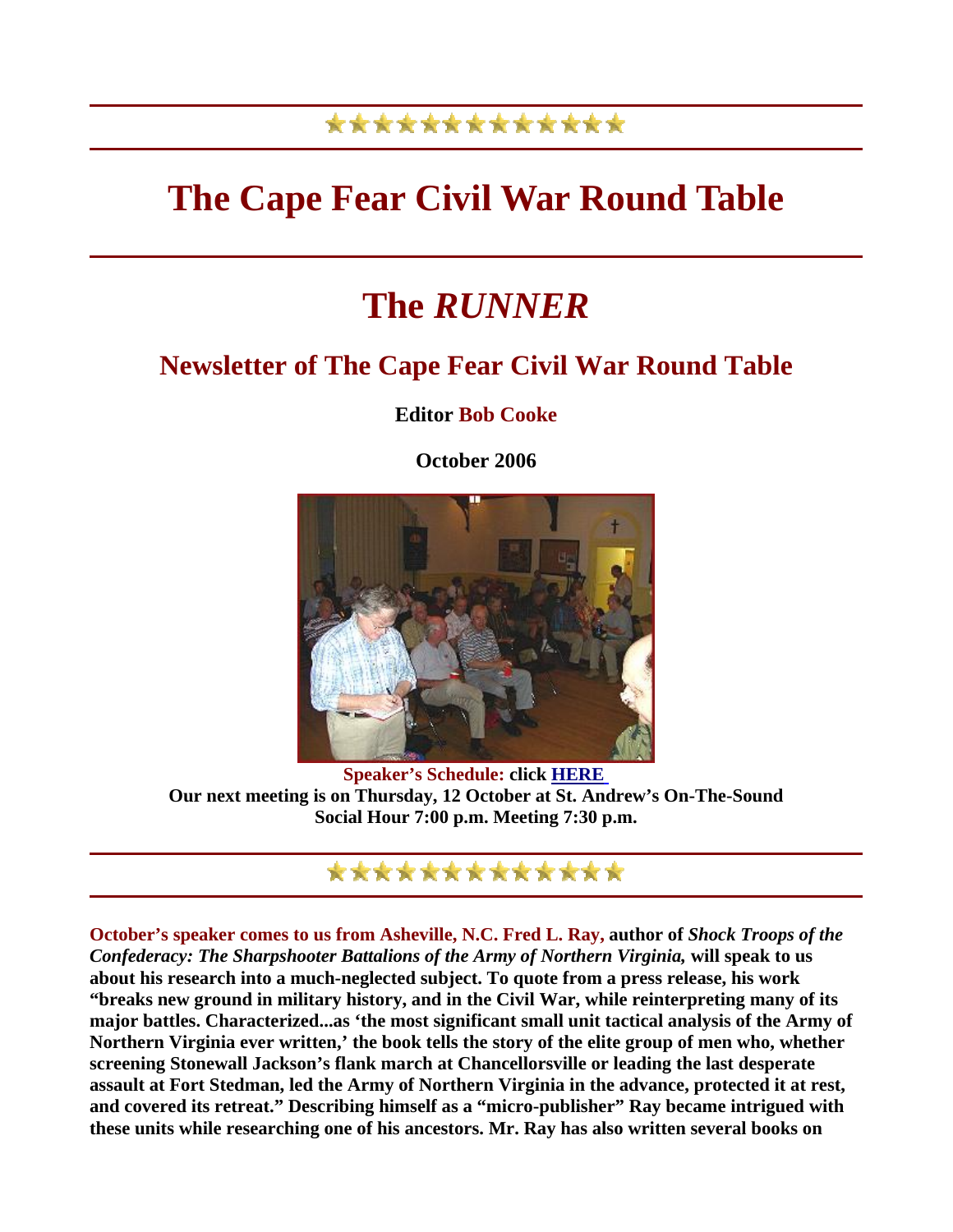**another of his favorite subjects, white water rafting. He began paddling in the late 1970s and soon became a raft guide.** 

**Also at our October meeting, we will display the work of art created by New Bern artist Brian** 



**Kraus. The painting of General "Stonewall" Jackson astride his horse Little Sorrel, at the Battle of Second Manassas, has been donated by Mr. Kraus to benefit our Round Table. The incident depicted (where Jackson was seen by Union troops, but dismissed as an old farmer, because of his clothes and the horse he rode) was d escribed by James I. Robertson in his work on Jackson (***Stonewall Jackson: The Man, The Soldier, The Legend.***) Raffle tickets will be sold for \$5 at this and our November meeting (see Ed Gibson) and there will be only 100 tickets made available. When all tickets are sold, the raffle will be held. Come** 

**early and buy one or two tickets for the chance of a lifetime!** 

**Our annual dinner meeting at the historic Cape Fear Club (201 Chestnut St.) is scheduled for Thursday, November 9th. Please bear in mind that the attire for this meeting is "business casual." Guests, as well new members are welcome. We are trying to keep the cost down, but it is dependent on how many members attend, so please mark your calendars and let us know you are coming!** 

**The speaker for our "kick-off" meeting was member Richard Triebe. Mr. Triebe, author of the novel,** *On a Rising Tide***, which was set in Civil War Wilmington,described what it was like back then. Using newspaper articles (having read several of the originals, thanks to Richard for transcribing them,** 



**Ed.!) Richard showed us some of the little-known aspects of blockade running (no Seamen were allowed in town after sundown, e.g.) Soldiers, sailors, speculators, saloons and** 



**prostitutes soon flooded the little town, many of them winding up near the railroad depot, in a location which became known as "Paddy's Hollow." It was in this area, in September 1863 that Texan troops of General Hood's Brigade, on their way to Chickamauga, visited the saloons and soon became drunk and disorderly. When the Town Guard attempted to arrest them, a serious altercation took place, with the Guard coming out on the losing end! Richard also delved into a bit of "what if" when, in his**